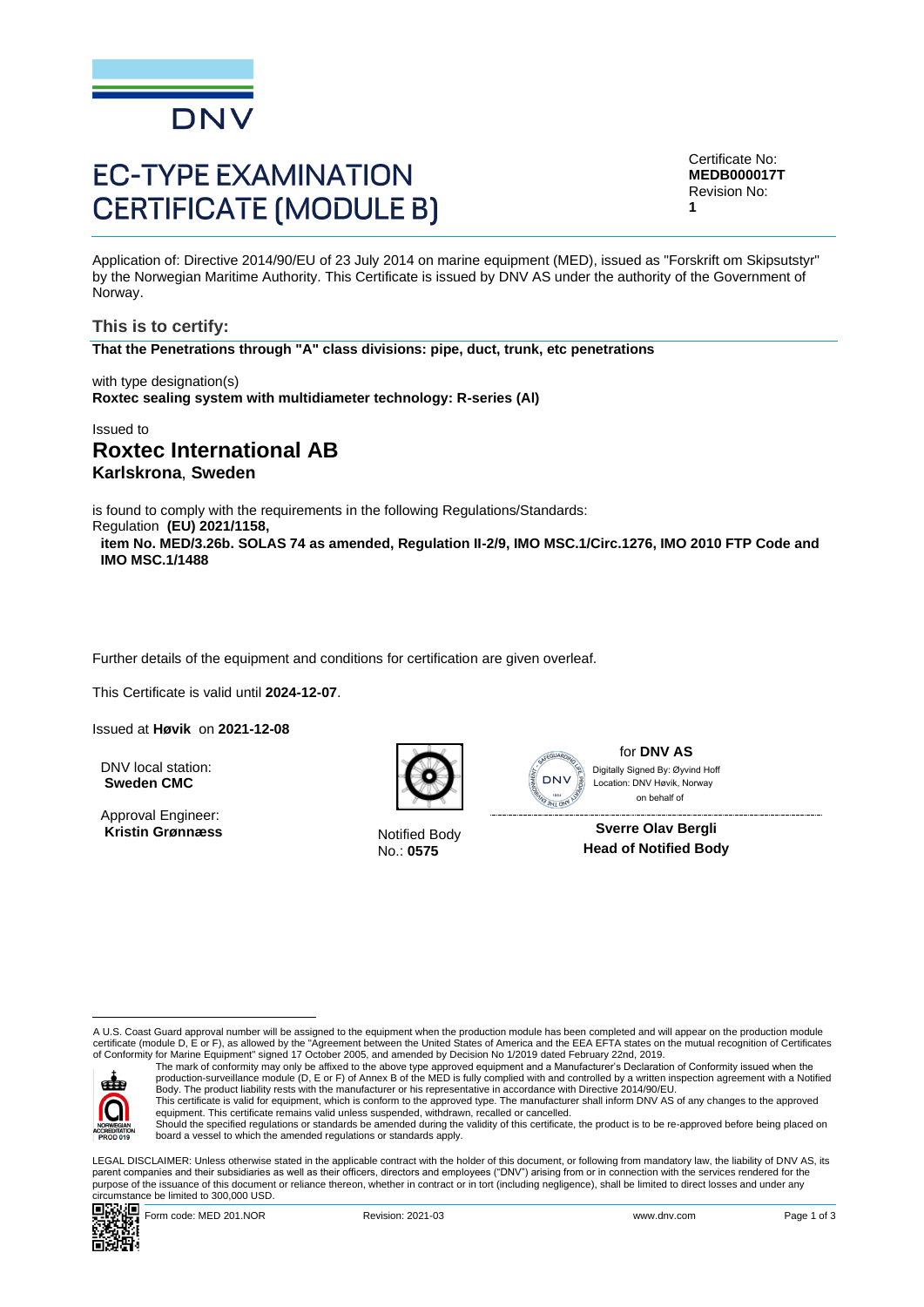

Job Id: **344.1-003179-3 Certificate No:** Revision No: **1**

#### **Product description**

"Roxtec sealing system with multidiameter technology: R-series (Al)"

consisting of an aluminium sleeve bolted or welded to an aluminium section. Sleeve is fitted with a Roxtec R frame (standard or EMC) in sizes 50-200. The R-frame is filled with Roxtec (standard or EMC) halogen free RM modules.

#### **Application/Limitation**

Approved for use as a single or multiple pipe penetration system in class A-60 aluminium bulkheads and decks for steel and copper pipes according to below tables. Other applications are subject to case-by-case approval.

For class A-0, A-15 and A-30 applications, the penetration shall be insulated as A-60 and in addition the division is to be insulated at least 200 mm around the penetration.

| $\tau_\mathsf{VDE}$ | Size       | Pipe<br>material | Pipe<br>diameter<br>$(OD)$ [mm] | Sleeve<br>lenath<br>[mm] | Sleeve<br>thickness<br>[mm] | Sleeve<br>position | Sleeve<br>insulation |  |  |  |
|---------------------|------------|------------------|---------------------------------|--------------------------|-----------------------------|--------------------|----------------------|--|--|--|
|                     | $50 - 200$ | Steel            | $6 - 54$                        | 55                       |                             | Anv                | S1566985 Rev.A: No.3 |  |  |  |
| R                   | $50 - 200$ | Copper           | $6 - 54$                        | 55                       |                             | Anv                | S1566997 Rev.A: No.2 |  |  |  |

Table 1: Approved pipe penetration in A-60 aluminium bulkhead

Table 2: Approved pipe penetration in A-60 aluminium deck

| Type | Size       | Pipe<br>material | Pipe<br>diameter<br>(OD) [mm] | Sleeve<br>length<br>[mm] | Sleeve<br>thickness<br>[mm] | Sleeve<br>position | Sleeve<br>insulation |
|------|------------|------------------|-------------------------------|--------------------------|-----------------------------|--------------------|----------------------|
| R    | $50 - 100$ | Steel            | $6 - 33$                      | 55                       | 6                           | Anv                | S1566985 Rev.A; No.1 |
| R    | $70 - 200$ | Steel            | $6 - 54$                      | 55                       | 6                           | Anv                | S1566985 Rev.A; No.2 |
| R    | $50 - 200$ | Copper           | $6 - 57$                      | 55                       | 6                           | Any                | S1566997 Rev.A; No.1 |

The insulation material used has to be approved according to the Marine Equipment Directive and bear the Mark of Conformity.

Each product is to be supplied with its manual for installation and use.

#### **Type Examination documentation**

Test report No. P603001 dated 23 January 2007 from SP, Borås, Sweden. Test report No. PG11955 Serial No. 11979 dated 17 April 2009 from DIFT, Denmark. Test report No. PGB10016A dated 3 June 2020 from DBI, Hvidovre, Denmark. Test report No. PGB10077A dated 10 December 2020 from DBI, Hvidovre, Denmark. Test report No. RS-20/B-408/E dated 17 December 2020 from CTO, Gdansk, Poland. Test report No. RS-20/B-410/E dated 17 December 2020 from CTO, Gdansk, Poland.

Drawing No. S1566985 Rev.A dated 14 May 2021 from maker. Drawing No. S1566997 Rev.A dated 14 May 2021 from maker.

#### **Tests carried out**

Tested according to IMO FTPC Part 3 (IMO Res. A.754(18)) and in compliance with IMO 2010 FTP Code Ch. 8, and in accordance with IMO 2010 FTP Code part 3.

#### **Marking of product**

The product or packing is to be marked with name and address of manufacturer, type designation, fire-technical rating, MED Mark of Conformity and USCG approval number if applicable (see front page).